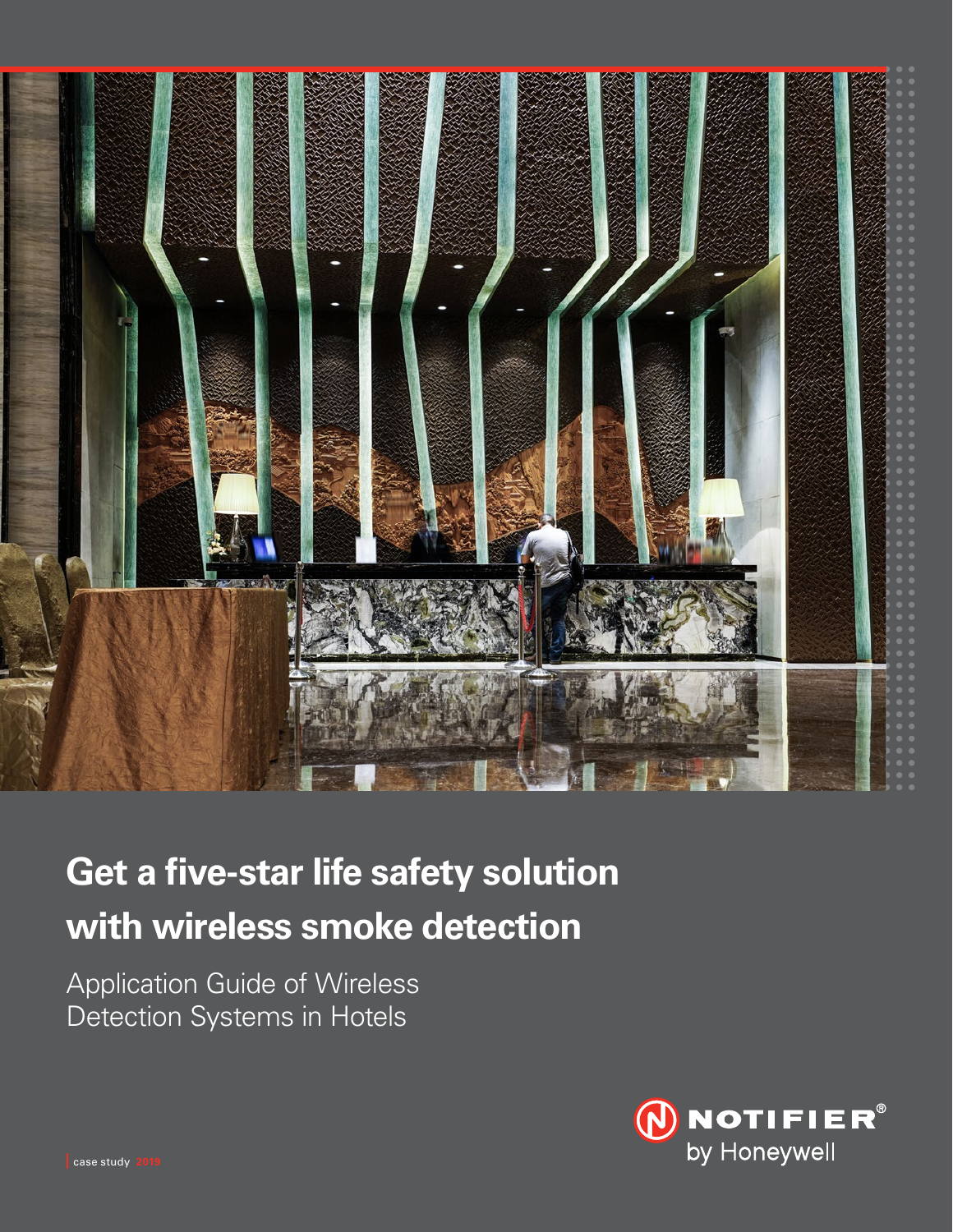# Get a five-star life safety solution with wireless smoke detection

Despite sometimes being considered a recent innovation, the first wireless smoke detection systems were introduced over 20 years ago. The adoption of this technology continues to grow and it has proven to be particularly suitable for hotels, where reliability, safety, flexibility and business continuity are vital.

Guests often stay in hotels for short periods of time and have little opportunity to familiarise themselves with evacuation routes and fire safety regimes. Therefore, a smoke detection system plays a vital role in keeping people safe in the event of an incident. Choosing the right life safety system is vital and wireless smoke detection is not only as effective as its wired counterpart, but offers some distinct advantages in terms of reliability, ease of use, flexibility and cost effectiveness – attributes that make it an ideal solution for hotels.

#### SOMETHING IN THE AIR

In its early days, wireless smoke detection was derided for its unreliability, but these issues have long since been addressed. Modern systems such as Notifier's Agile offer unmatched levels of communication reliability and installation flexibility, providing a robust and efficient method of delivering an integrated fire detection solution, with greater simplicity and scalability.

One of the most significant advantages of using wireless technology in hotels is the ease in which it can be installed – with no drilling, digging and associated mess. Aesthetics are equally important and wireless systems avoid unsightly cabling, trunking and associated cable management, and can even be used in buildings undergoing refurbishment or where temporary protection is required. In circumstances where an existing life safety infrastructure is being extended and/or modified, it is always advantageous to use a wireless smoke detection system, such as Agile, which is backwards compatible with fire alarm control panels that are already in-situ. This has many benefits including the simplification of the installation, engineering and commissioning processes.

**For those involved in the renovation of heritage buildings, the challenges posed by life safety system provision can be difficult to overcome and in these circumstances wireless smoke detection is the only realistic option.**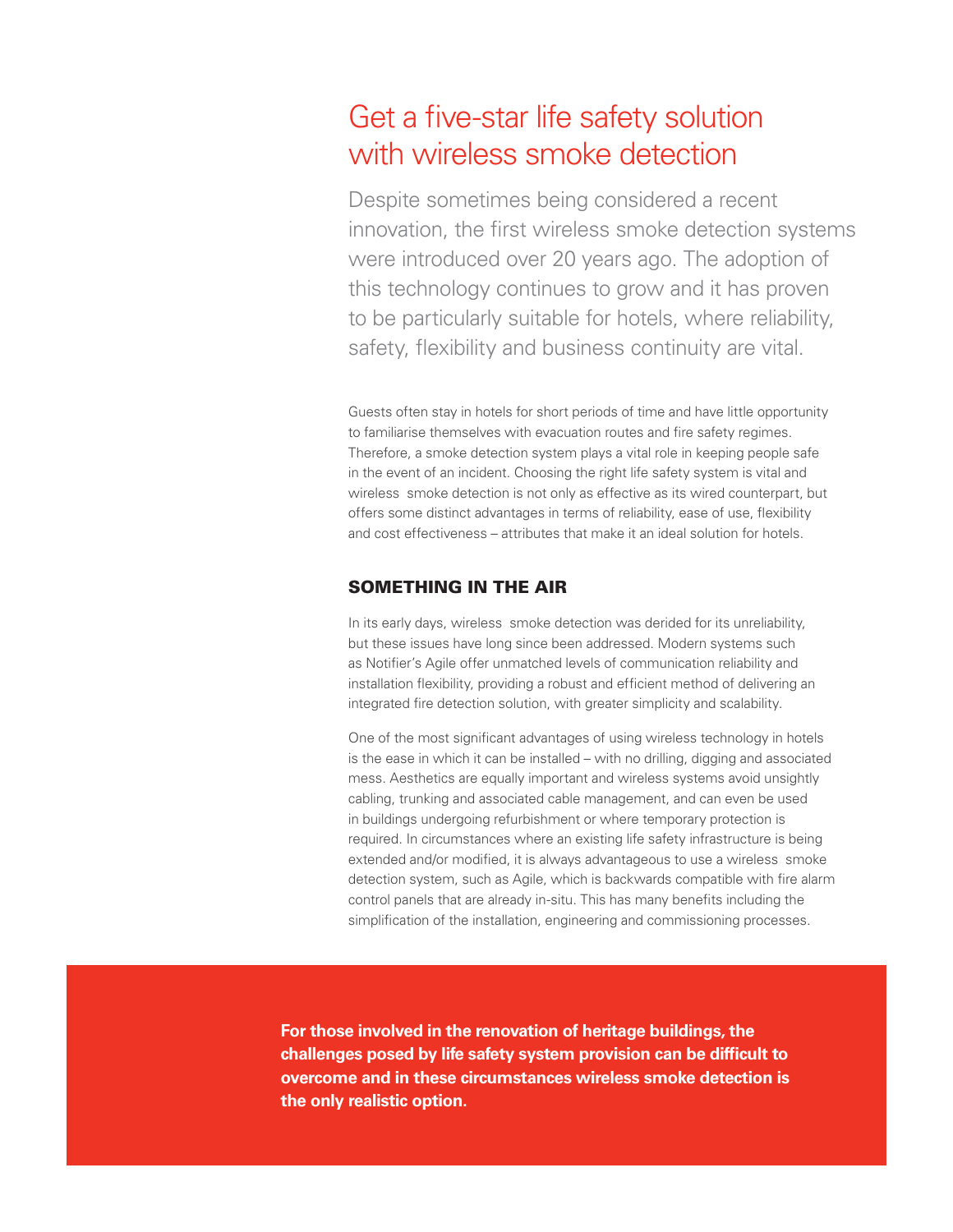



Agile Wireless Smoke Detection



**Star Network**



**Mesh Network**

#### ON A NEED TO KNOW BASIS

One of the most important elements of any wireless smoke detection installation system is a radio site survey. This process must be thorough and comprehensive, as much of the subsequent configuration will depend on the results. It's always preferable to do this physically by visiting the site, however, Agile offers unique software tools that allow the user to design and simulate the quality of the wireless network from a remote location, as well as assisting with design, commissioning and maintenance.

All results at the survey stage should be recorded for future reference. This data should include signal levels relating to all the radio devices and the background noise level, and confirmation that these signal levels are in compliance with manufacturer recommendations. In the case of a networked system, this should also include the signal levels for the radio links between panels.

## ALWAYS ON

Wireless smoke detection systems must comply with EN 54-25, which is now the common standard across Europe. This standard was established to ensure that wireless smoke detection systems provide the same level of protection as hardwired equivalents. EN 54-25 specifies the requirements for how wireless systems operate, such as bidirectional communication, redundancy through dual battery back-up, minimum battery life, improved fault monitoring and a defined product testing procedures.

Not all wireless smoke detection systems are the same though and in stark contrast to a star network, where wireless devices are in direct communication with either a central wireless gateway or a repeater and can be blocked, mesh technology offers multiple communication paths to minimise interference, maximise system robustness and allow continuous, bidirectional communication. If a connection path is broken, the mesh network automatically re-routes the signal, providing a secure and uninterrupted network. Each device acts as an independent router, allowing for multiple communication paths and if one link is broken, all of the devices continue to communicate with each other without any loss of coverage.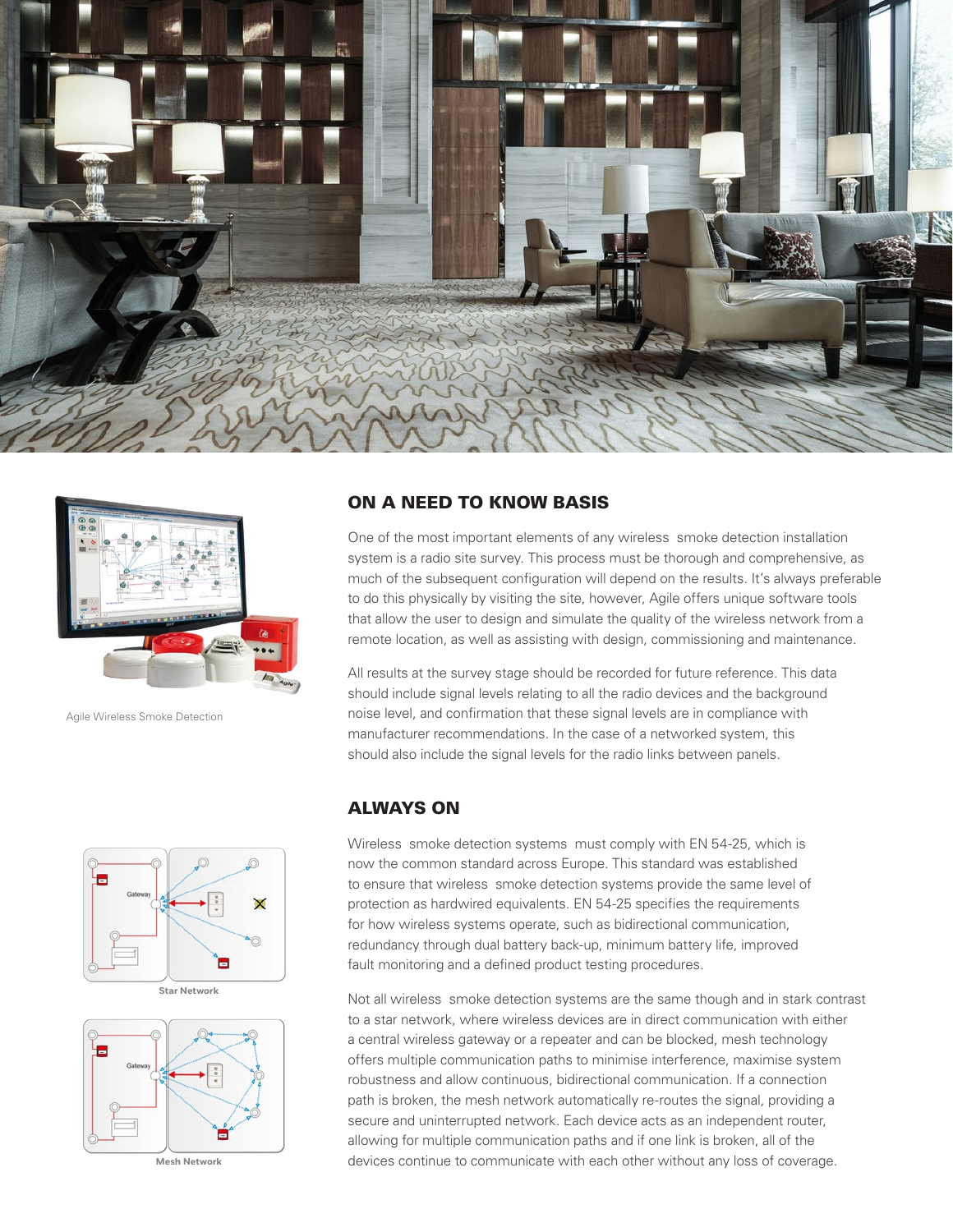# THREE OF A KIND

To comply with EN54-25 wireless systems must conform in three specific areas – site attenuation, alarm signal integrity and interference immunity. Multichannel frequency diversity ensures that this requirement is met, providing maximum levels of protection. For example, Agile's ability to switch between as many as 18 radio channels and two antennas per device, along with an extended communication range, provides greater tolerance to interference.

On a practical level, when a hotel room is reconfigured with a new layout the system will continue to work as originally intended. For example, in a false ceiling with plates, it would only be necessary to move the plate where the Agile device is installed. A further additional benefit is that no tools of any kind are necessary to successfully carry out this task.

# DO NOT DISTURB

Those unfortunate enough to have had to evacuate a hotel in the middle of the night due to a false or unwanted alarm will understand the negative impact of such an event. In addition to the unnecessary intervention of personnel and the high costs of having the fire and rescue services attend, the impact of lost revenue, wasted food in restaurants, reduced customer satisfaction and reputational damage should not be underestimated.

Regular maintenance can help identify issues in advance. The software tools that are provided with Agile have a diagnostic function that provides a real time picture of the network status and can identify any faults without compromising the operation of the system. Furthermore, monitoring technology accurately predicts battery status, eliminating the need to replace batteries on every inspection.

### NO STRINGS ATTACHED

Wireless smoke detection has entered a new era and gone are the days when it could be considered an inferior alternative to wired technology. Factors such as ease of installation and low total cost of ownership make wireless smoke detection a flexible, cost effective and reliable solution that is perfect for hotels and other hospitality based environments.